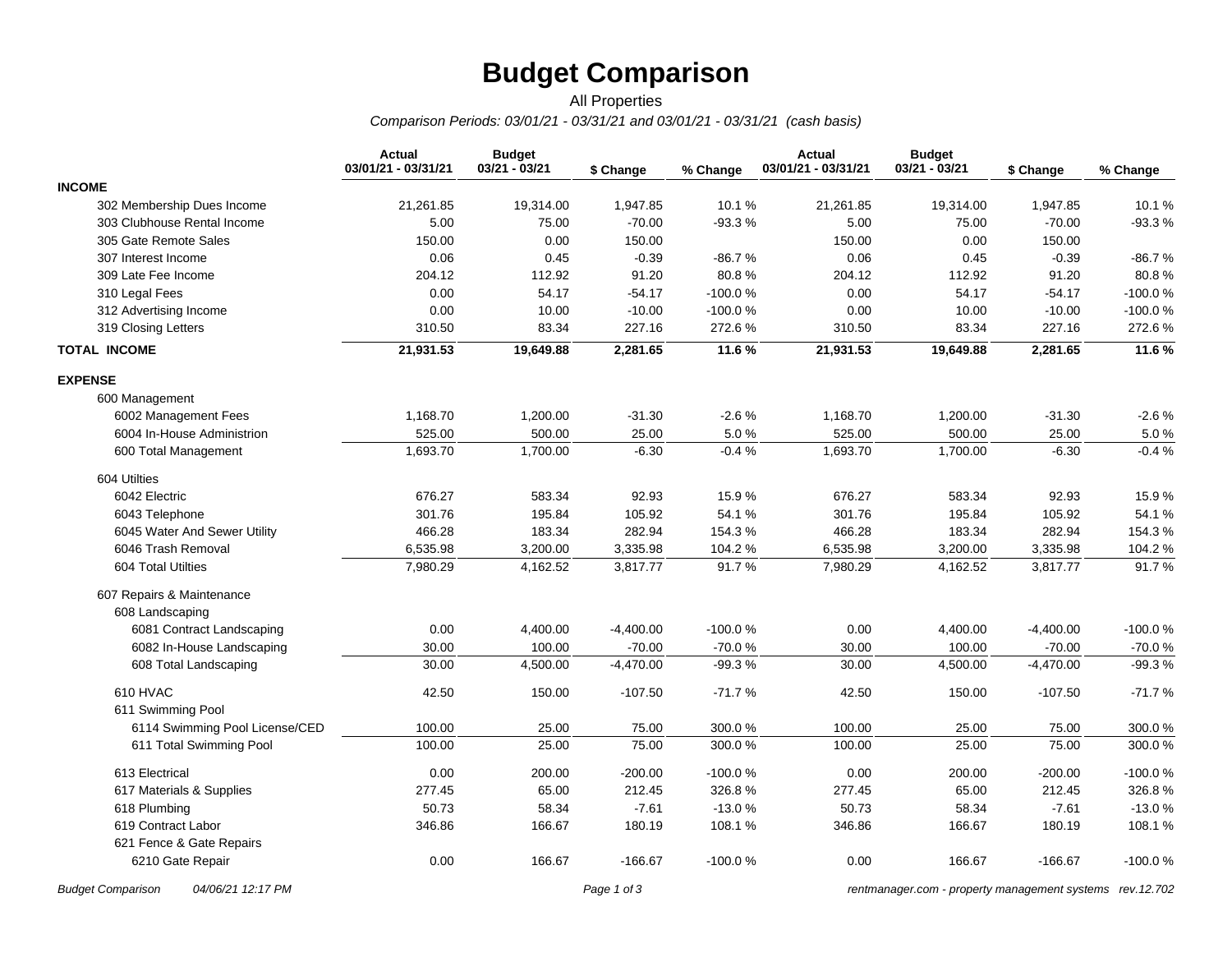|                                      | <b>Actual</b><br>03/01/21 - 03/31/21 | <b>Budget</b><br>$03/21 - 03/21$ | \$ Change   | % Change  | Actual<br>03/01/21 - 03/31/21 | <b>Budget</b><br>$03/21 - 03/21$ | \$ Change   | % Change  |
|--------------------------------------|--------------------------------------|----------------------------------|-------------|-----------|-------------------------------|----------------------------------|-------------|-----------|
| 6211 Camera Repairs                  | 0.00                                 | 83.34                            | $-83.34$    | $-100.0%$ | 0.00                          | 83.34                            | $-83.34$    | $-100.0%$ |
| 6212 Gate Mechanical                 | 3,575.00                             | 133.34                           | 3,441.66    | 2,581.1%  | 3,575.00                      | 133.34                           | 3,441.66    | 2,581.1%  |
| 621 Total Fence & Gate Repairs       | 3,575.00                             | 383.35                           | 3,191.65    | 832.6%    | 3,575.00                      | 383.35                           | 3,191.65    | 832.6%    |
| 607 Total Repairs & Maintenance      | 4,422.54                             | 5,548.36                         | $-1,125.82$ | $-20.3%$  | 4,422.54                      | 5,548.36                         | $-1,125.82$ | $-20.3%$  |
| 630 Special Assessment Project       |                                      |                                  |             |           |                               |                                  |             |           |
| 633 Camera Equipment                 | 32.95                                | 0.00                             | 32.95       |           | 32.95                         | 0.00                             | 32.95       |           |
| 630 Total Special Assessment Project | 32.95                                | 0.00                             | 32.95       |           | 32.95                         | 0.00                             | 32.95       |           |
| 669 Taxes / Insurance                |                                      |                                  |             |           |                               |                                  |             |           |
| 670 Insurance                        | 7,105.28                             | 250.00                           | 6,855.28    | 2,742.1%  | 7,105.28                      | 250.00                           | 6,855.28    | 2,742.1%  |
| 669 Total Taxes / Insurance          | 7,105.28                             | 250.00                           | 6,855.28    | 2,742.1%  | 7,105.28                      | 250.00                           | 6,855.28    | 2,742.1%  |
| 671 Legal, Professional Fees         |                                      |                                  |             |           |                               |                                  |             |           |
| 6710 Legal Counsel                   | 0.00                                 | 212.00                           | $-212.00$   | $-100.0%$ | 0.00                          | 212.00                           | $-212.00$   | $-100.0%$ |
| 671 Total Legal, Professional Fees   | 0.00                                 | 212.00                           | $-212.00$   | $-100.0%$ | 0.00                          | 212.00                           | $-212.00$   | $-100.0%$ |
| 676 Accounting                       |                                      |                                  |             |           |                               |                                  |             |           |
| 6761 Accounting Software             | 110.00                               | 110.00                           | 0.00        | 0.0%      | 110.00                        | 110.00                           | 0.00        | 0.0 %     |
| 676 Total Accounting                 | 110.00                               | 110.00                           | 0.00        | 0.0%      | 110.00                        | 110.00                           | 0.00        | $0.0 \%$  |
| 677 Printing & Publication           |                                      |                                  |             |           |                               |                                  |             |           |
| 6770 Postage                         | 0.00                                 | 181.00                           | $-181.00$   | $-100.0%$ | 0.00                          | 181.00                           | $-181.00$   | $-100.0%$ |
| 677 Total Printing & Publication     | 0.00                                 | 181.00                           | $-181.00$   | $-100.0%$ | 0.00                          | 181.00                           | $-181.00$   | $-100.0%$ |
| 690 Other Expenses                   |                                      |                                  |             |           |                               |                                  |             |           |
| 692 Reserve Fund                     | 0.00                                 | 5,000.00                         | $-5,000.00$ | $-100.0%$ | 0.00                          | 5,000.00                         | $-5,000.00$ | $-100.0%$ |
| 690 Total Other Expenses             | 0.00                                 | 5,000.00                         | $-5,000.00$ | $-100.0%$ | 0.00                          | 5,000.00                         | $-5,000.00$ | $-100.0%$ |
| 700 Office / Admin                   |                                      |                                  |             |           |                               |                                  |             |           |
| 7003 Office Supplies                 | 73.20                                | 45.00                            | 28.20       | 62.7%     | 73.20                         | 45.00                            | 28.20       | 62.7%     |
| 700 Total Office / Admin             | 73.20                                | 45.00                            | 28.20       | 62.7%     | 73.20                         | 45.00                            | 28.20       | 62.7%     |
| <b>TOTAL EXPENSE</b>                 | 21,417.96                            | 17,208.88                        | 4,209.08    | 24.5%     | 21,417.96                     | 17,208.88                        | 4,209.08    | 24.5%     |
| <b>OTHER INCOME</b>                  |                                      |                                  |             |           |                               |                                  |             |           |
| 800 Unallocated Prepays              | 1,792.41                             | 0.00                             | 1,792.41    |           | 1,792.41                      | 0.00                             | 1,792.41    |           |
| <b>TOTAL OTHER INCOME</b>            | 1,792.41                             | 0.00                             | 1,792.41    |           | 1,792.41                      | 0.00                             | 1,792.41    |           |
| <b>NET INCOME</b>                    | 2,305.98                             | 2,441.00                         | $-135.02$   | $-5.5%$   | 2,305.98                      | 2,441.00                         | $-135.02$   | $-5.5%$   |